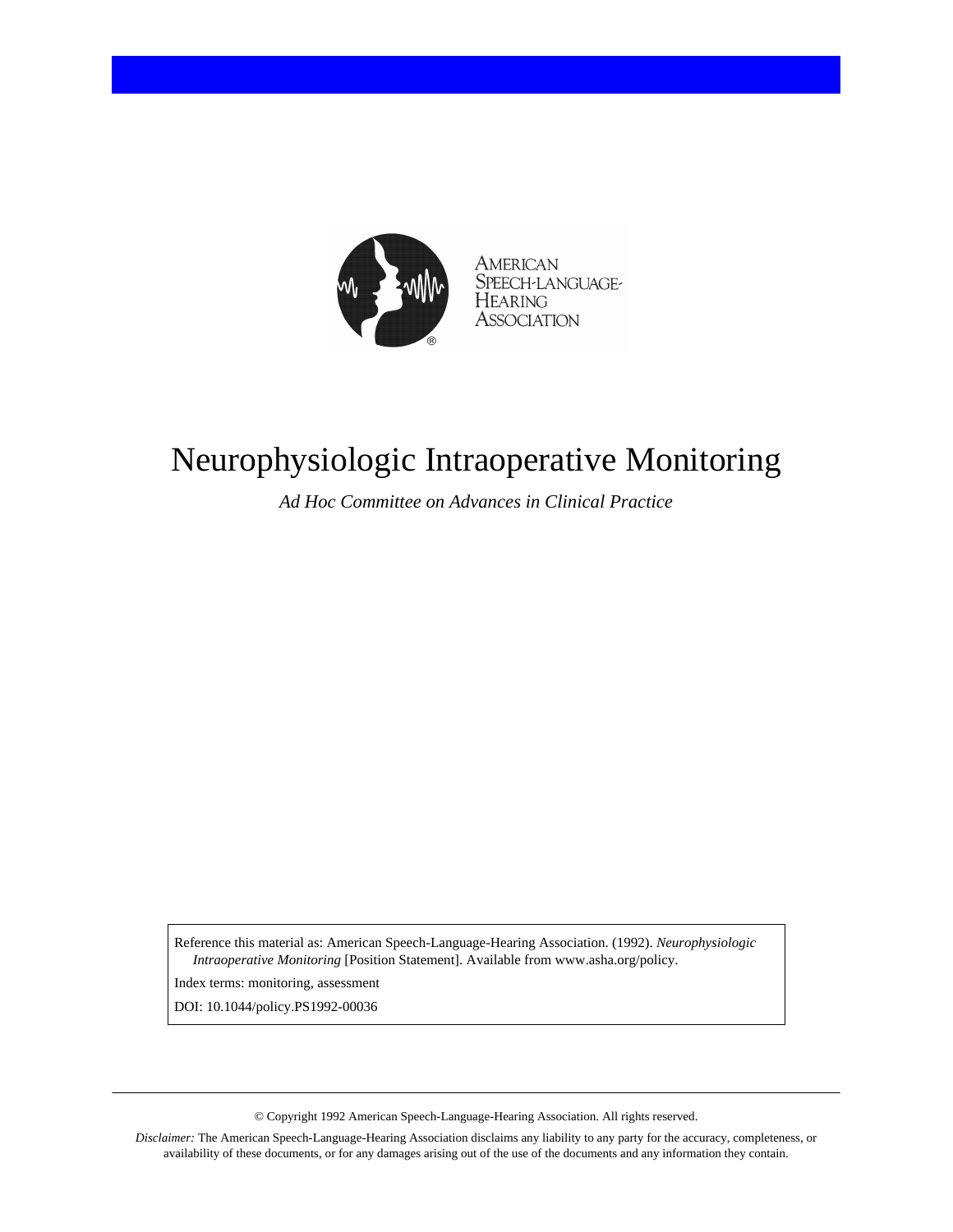| <b>About This</b><br><b>Document</b> | This was prepared by the American Speech-Language-Hearing Association<br>(ASHA) Ad Hoc Committee on Advances in Clinical Practice: Donald E. Morgan,<br>chair; Carol M. Frattali, ex officio; Zilpha T. Bosone; David G. Cyr; Deborah<br>Hayes; Krzysztof Izdebski; Paul Kileny; Neil T. Shepard; Barbara C. Sonies;<br>Jaclyn B. Spitzer; and Frank B. Wilson. Diane L. Eger, 1991-1993 vice president<br>for professional practices, and Teris K. Schery, 1988-1990 vice president for<br>clinical affairs, sewed as monitoring vice presidents. The contributions of the<br>Executive Board, and select and widespread peer reviewers are gratefully<br>acknowledged. The Legislative Council approved the document as official policy<br>of the Association at its November 1991 meeting (LC 51F-91).                                                                                                                                                                                                                                                                                                    |
|--------------------------------------|--------------------------------------------------------------------------------------------------------------------------------------------------------------------------------------------------------------------------------------------------------------------------------------------------------------------------------------------------------------------------------------------------------------------------------------------------------------------------------------------------------------------------------------------------------------------------------------------------------------------------------------------------------------------------------------------------------------------------------------------------------------------------------------------------------------------------------------------------------------------------------------------------------------------------------------------------------------------------------------------------------------------------------------------------------------------------------------------------------------|
|                                      | ****                                                                                                                                                                                                                                                                                                                                                                                                                                                                                                                                                                                                                                                                                                                                                                                                                                                                                                                                                                                                                                                                                                         |
| <b>I. Introduction</b>               | Speech-language pathology and audiology are dynamic and expanding professions<br>with constantly developing technological and clinical advances. Before conducting<br>procedures involving such advances, practitioners must have acquired the<br>knowledge, skills, education, and experience necessary to perform them<br>competently. This policy statement is one of seven documents <sup>1</sup> developed by the<br>Ad Hoc Committee on Advances in Clinical Practice. Each statement expresses<br>the position of the American Speech-Language-Hearing Association (ASHA)<br>concerning specific clinical procedures within the scope of practice of speech-<br>language pathology or audiology, most of which have developed only within the<br>last few years. Each statement further provides guidelines for practitioners<br>performing these procedures. The guidelines consider the knowledge and skills<br>normally associated with the required competencies, the clinical settings<br>recommended for the procedure, and the appropriate involvement of personnel<br>from other disciplines. |
|                                      | Clinical certification by ASHA ensures that practitioners have met the education,<br>knowledge, and experience requirements established by the Association for<br>providing basic clinical services in the professions of speech-language pathology<br>or audiology. Certification in the appropriate profession is necessary, but not<br>sufficient to perform the specific clinical procedure(s) discussed in this statement.<br>The procedure(s) addressed in this document requires the practitioner to obtain<br>education and training beyond that necessary for ASHA certification. Practitioners<br>are bound by the ASHA Code of Ethics to maintain high standards of professional<br>competence. Therefore, practitioners should engage only in those aspects of the<br>professions that are within the scope of their competence, considering their level<br>of education, training, and experience.                                                                                                                                                                                              |

<sup>&</sup>lt;sup>1</sup> The documents include position statements and guidelines for balance system assessment, electrical stimulation for cochlear implant selection and rehabilitation, evaluation and treatment for tracheoesophageal fistulization/puncture, external auditory canal examination and cerumen management, instrumental diagnostic procedures for swallowing, neurophysiologic intraoperative monitoring, vocal tract visualization and imaging.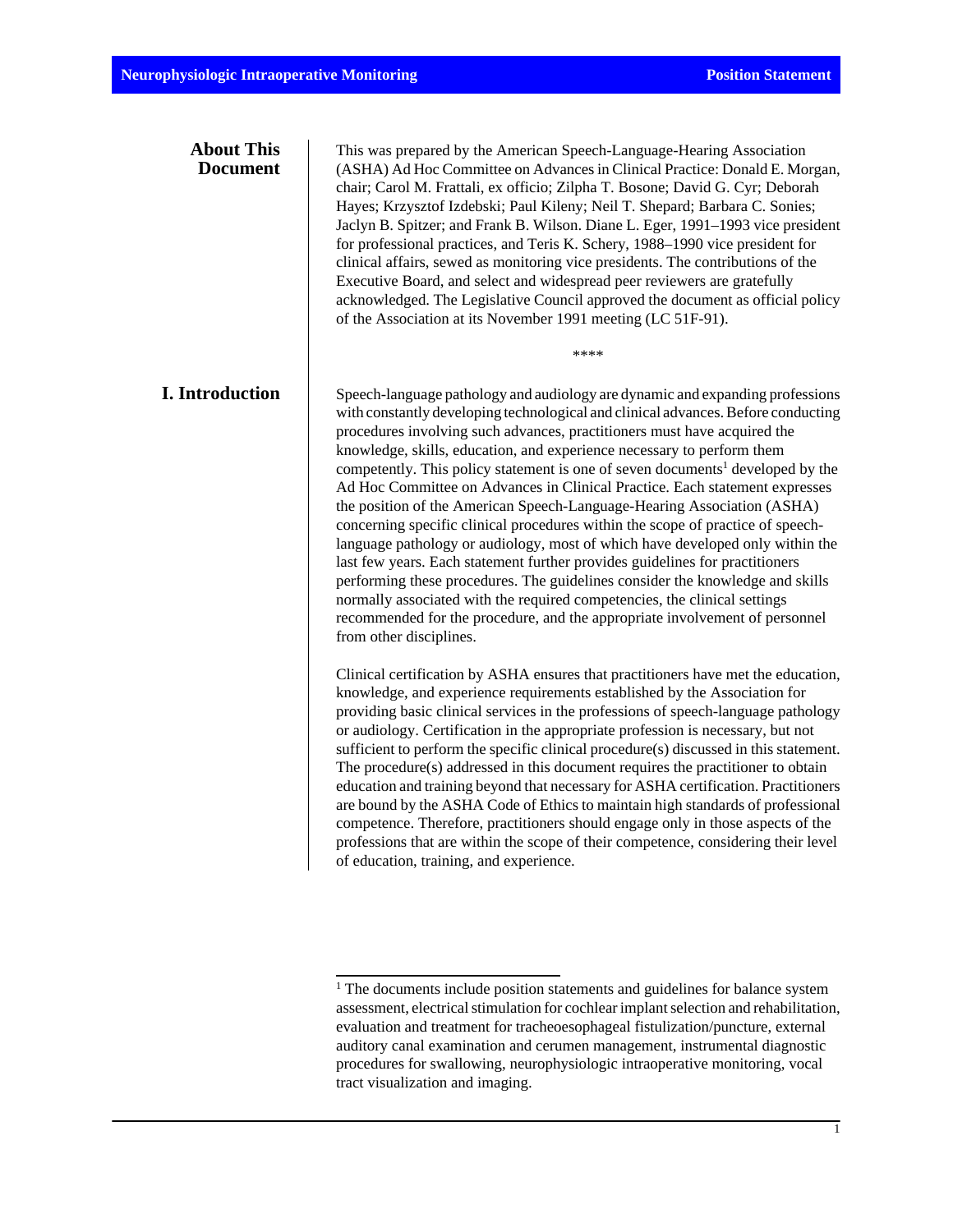|                              | In promulgating this policy statement, there is no intention to imply that the<br>practitioner holding ASHA Certification is prepared to conduct the procedure(s);<br>nor is it incumbent on any certified professional to provide the procedure(s) merely<br>because the practitioner holds certification.                                                                                                                                                                                                                                                                                                                                                                                                                                                                                                                                                                                                |
|------------------------------|------------------------------------------------------------------------------------------------------------------------------------------------------------------------------------------------------------------------------------------------------------------------------------------------------------------------------------------------------------------------------------------------------------------------------------------------------------------------------------------------------------------------------------------------------------------------------------------------------------------------------------------------------------------------------------------------------------------------------------------------------------------------------------------------------------------------------------------------------------------------------------------------------------|
|                              | The following document is intended as guidelines for the practitioner to ensure the<br>quality of care, welfare, safety, and comfort of those served by our professions.                                                                                                                                                                                                                                                                                                                                                                                                                                                                                                                                                                                                                                                                                                                                   |
| <b>II. Background</b>        | Neurophysiologic intraoperative monitoring involves continuous direct or indirect<br>electrophysiologic measurement and interpretation of myogenic and neural<br>responses to intraoperative events or modality-specific, controlled stimulation in<br>the course of surgery on or in the vicinity of those structures. An important aspect<br>of intraoperative monitoring is the on-line, moment-to-moment correlation<br>between changes in neurophysiologic responses and intraoperative events. The<br>purpose of intraoperative monitoring is to facilitate the maintenance of the<br>functional and structural integrity of neural structures, at risk for iatrogenic injury.                                                                                                                                                                                                                       |
|                              | The principal objectives of neurophysiologic intraoperative monitoring are: (a) to<br>avoid intraoperative injury to neural structures; (b) to facilitate specific stages of<br>the surgical procedure; (c) to reduce the risk of permanent postoperative<br>neurological injury; and (d) to assist the surgeon in identifying specific neural<br>structures.                                                                                                                                                                                                                                                                                                                                                                                                                                                                                                                                              |
|                              | As this clinical procedure has developed over the past several years, a variety of<br>disciplines have been involved in its development and practice. Prominently<br>figuring among such disciplines as neurology, neurophysiology, anesthesiology,<br>and others is the profession of audiology. Therefore, in many clinical settings,<br>audiologists deliver or are expected to deliver this clinical service.                                                                                                                                                                                                                                                                                                                                                                                                                                                                                          |
|                              | It is important to note that neurophysiologic intraoperative monitoring is an<br>interactive process involving close collaboration and interaction between the<br>surgical and the monitoring team. Therefore, it is only effective if both parties are<br>knowledgeable and in agreement about the limitations and goals of intraoperative<br>monitoring.                                                                                                                                                                                                                                                                                                                                                                                                                                                                                                                                                 |
| <b>III.</b> Purpose          | The purpose of this position statement is to assist audiologists who are involved<br>in, and those who plan to be involved in, intraoperative monitoring. Specifically,<br>the purposes are: (a) to inform audiologists that performing neurophysiologic<br>intraoperative monitoring is within the scope of practice of audiology; (b) to define<br>the procedure known as neurophysiologic intraoperative monitoring; (c) to advise<br>audiologists of the education, training, circumstances, and precautions that should<br>be considered prior to undertaking this clinical activity; (d) to provide guidance<br>for audiologists as to the knowledge and skills required to perform<br>neurophysiologic intraoperative monitoring; and (e) to educate health care<br>professionals, consumers, and the general public of the services offered by<br>audiologists as qualified health care providers. |
| <b>IV. Scope of Practice</b> | It is the position of the American Speech-Language-Hearing Association (ASHA)<br>that neurophysiologic intraoperative monitoring is within the scope of practice of<br>audiologists with the appropriate knowledge base and skills. The purpose of                                                                                                                                                                                                                                                                                                                                                                                                                                                                                                                                                                                                                                                         |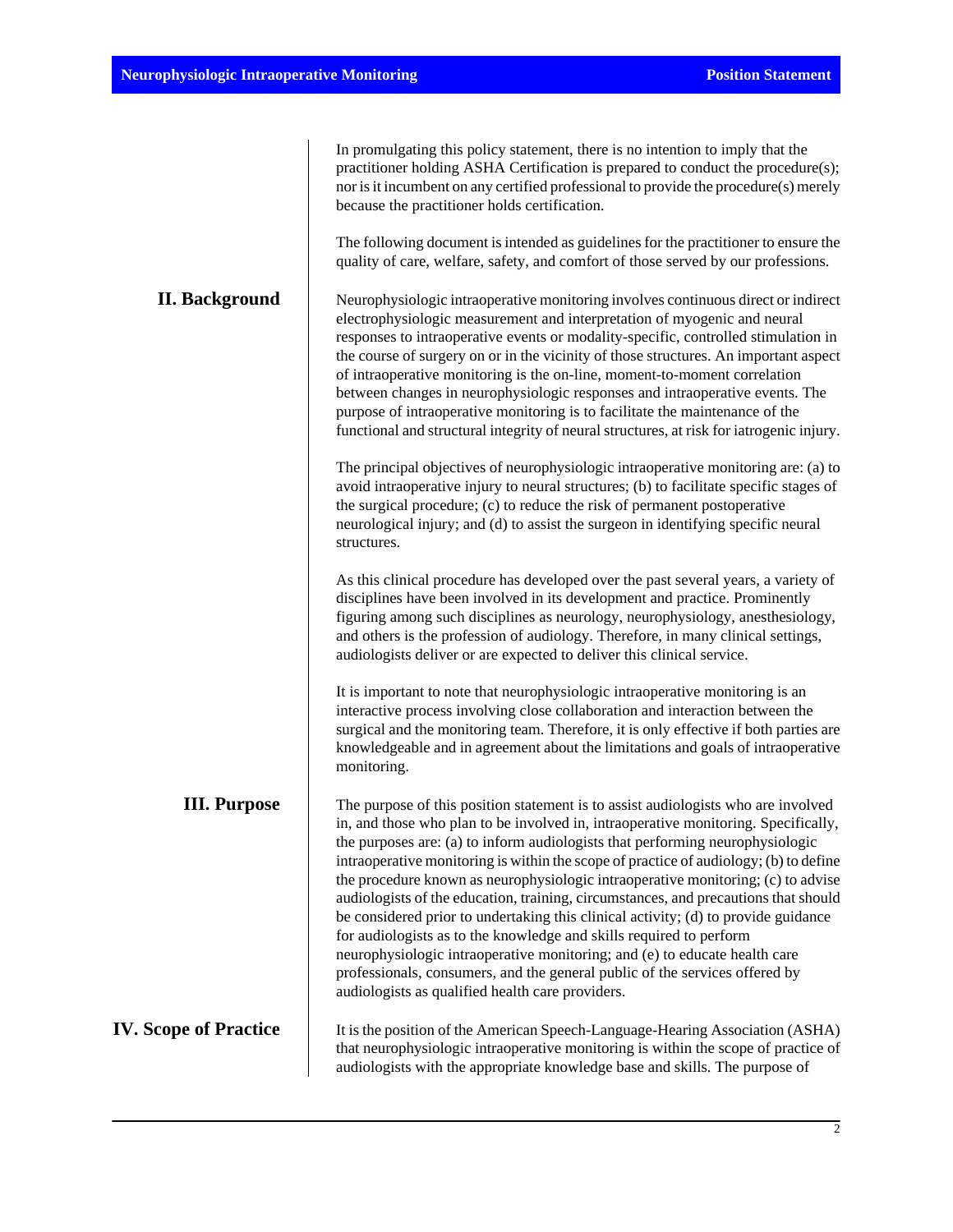|                                             | neurophysiologic intraoperative monitoring is to assist surgeons to minimize or<br>avoid altogether the occurrence of intraoperative injury to neural structures at risk<br>due to the nature of the pathology and their proximity to the surgical field. The<br>practice of neurophysiologic intraoperative monitoring by an audiologist requires<br>knowledge in neuroanatomy and neurophysiology, with special emphasis in<br>neurodiagnostic techniques and their intraoperative applications. In addition,<br>familiarity with the surgical procedure, effects of surgical manipulations and<br>pharmacologic agents on neurophysiologic events, and the ability to recognize<br>those events also is required.                                                                                                                                                                                                                                                                                                                                                                                                                         |
|---------------------------------------------|----------------------------------------------------------------------------------------------------------------------------------------------------------------------------------------------------------------------------------------------------------------------------------------------------------------------------------------------------------------------------------------------------------------------------------------------------------------------------------------------------------------------------------------------------------------------------------------------------------------------------------------------------------------------------------------------------------------------------------------------------------------------------------------------------------------------------------------------------------------------------------------------------------------------------------------------------------------------------------------------------------------------------------------------------------------------------------------------------------------------------------------------|
|                                             | If practitioners choose to perform these procedures, indicators should be<br>developed, as part of a continuous quality improvement process, to monitor and<br>evaluate the appropriateness, efficacy, and safety of the procedure conducted.                                                                                                                                                                                                                                                                                                                                                                                                                                                                                                                                                                                                                                                                                                                                                                                                                                                                                                |
| <b>V. Education and</b><br><b>Training</b>  | Appropriate education and training are the cornerstones of involvement in<br>intraoperative monitoring by audiologists. These should include relevant and<br>appropriate academic training, followed by extensive clinical training in a setting<br>providing the opportunity to be involved in a sufficient number of cases, under the<br>supervision of experienced and competent professionals. It is the practitioner's<br>responsibility to determine whether he/she has obtained the appropriate type and<br>sufficient degree of education and training to be competent in the performance of<br>neurophysiologic intraoperative monitoring. The specific education and training<br>may vary for each type and modality of intraoperative monitoring. For instance,<br>appropriate background and experience in monitoring posterior cranial fossa<br>surgical procedures does not automatically ensure competence in the monitoring<br>of somatosensory evoked potentials during spinal-cord surgery.                                                                                                                                |
| <b>VI. Precautions</b>                      | Each practitioner should consider the following precautions or circumstances prior<br>to undertaking intraoperative monitoring:<br>1. Inform institutional and/or regulatory bodies, such as state licensure boards,<br>about these procedures as within the scope of practice;<br>2. Check with appropriate state licensure boards to ensure that there is no<br>limitation imposed on the scope of audiology practice that restricts the<br>performance of neurophysiologic intraoperative monitoring;<br>3. Check professional liability insurance to ensure that there is no exclusion<br>applicable to this procedure;<br>4. Follow the universal precautions to prevent the risk of disease from blood-<br>borne pathogens contained in the Centers for Disease Control Morbidity and<br>Mortality Weekly Report (June 24, 1988, Perspective in Disease Prevention<br>and Health Promotion, 37 (24), 377-388 or ASHA's AIDS/HIV Update<br>(Asha, 1990);<br>5. Know whom to contact in the event of a medical emergency;<br>6. Obtain the informed consent of the patient/client, and maintain complete, and<br>adequate documentation. |
| <b>VII. Roles and</b><br><b>Definitions</b> | The audiologist has the responsibility of preoperative patient preparation,<br>including placement and securing recording electrodes and stimulators or<br>transducers to avoid interfering with or being dislodged during the surgical<br>procedure. If subdermal needle electrodes are used for recording or stimulus<br>purposes, their placement may be the responsibility of the audiologist or of a                                                                                                                                                                                                                                                                                                                                                                                                                                                                                                                                                                                                                                                                                                                                    |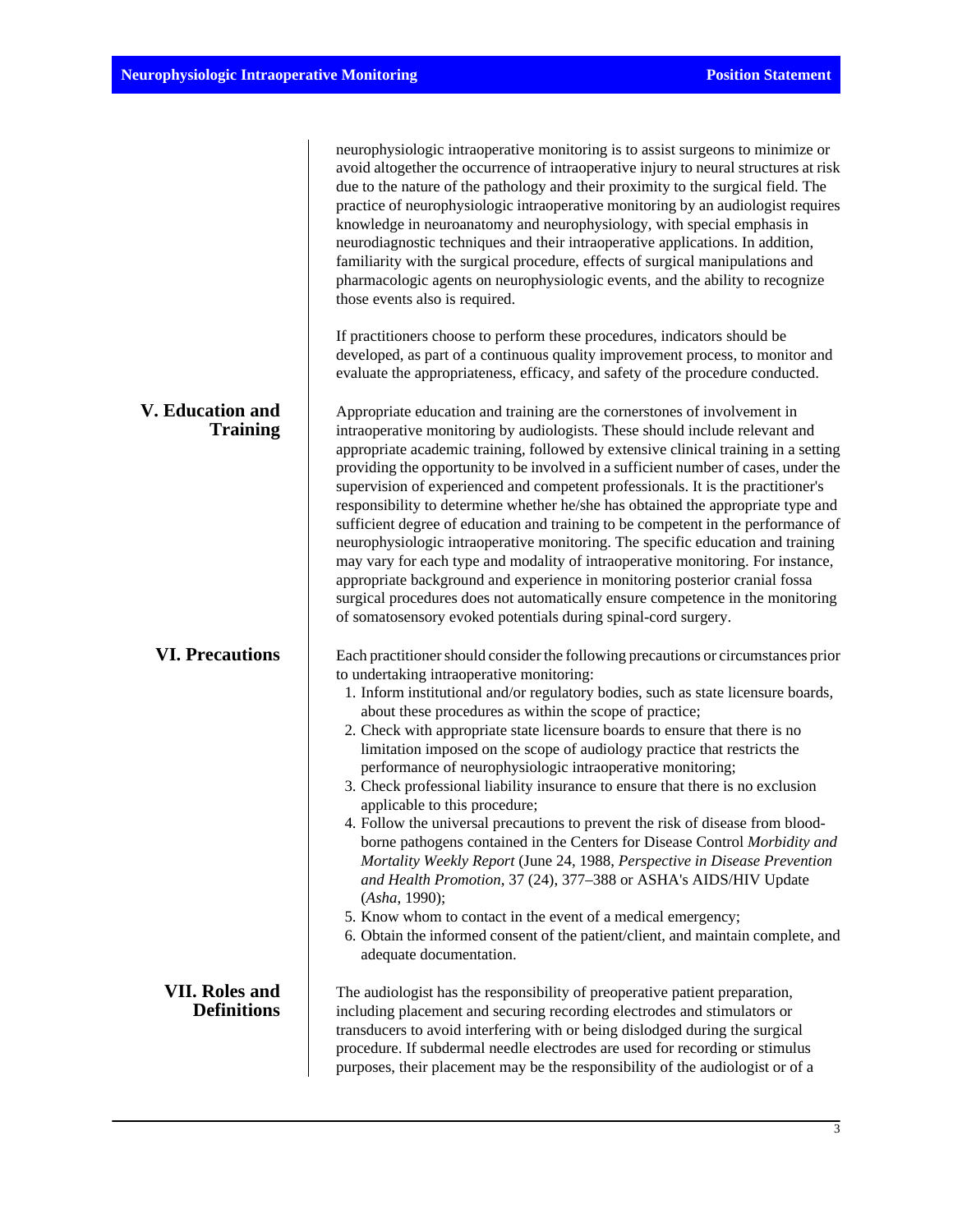surgeon, as dictated by each institution's policies and procedures. The audiologist is responsible for determining, prior to sterile draping, that the recording electrodes have adequate low impedances and that the stimulators or transducers are delivering the appropriate stimuli in an undisturbed fashion.

The audiologist is also responsible for operating the electrophysiological equipment used in intraoperative monitoring, including its proper maintenance, function, and calibration. The selection of appropriate recording and stimulus parameters is also the responsibility of the audiologist, including safe stimulation, whether or not stimulus modality is acoustic or electric. The audiologist is also responsible for providing safe, effective, high-quality, artifact-free, interpretable recordings.

The on-line intraoperative interpretation of the recorded neurophysiologic responses or events and their correlation with relevant intraoperative surgical events is also the responsibility of the audiologist. This needs to be carried out by means of close interaction and collaboration with the surgical and anesthesia team. The audiologist must apply knowledge of the effects of anesthetics and other intraoperatively administered pharmacologic agents and the knowledge of the surgical procedure to carry out this responsibility, which involves the capability of making on-line distinctions between relevant and irrelevant neurophysiologic changes and, with a good understanding of the limitations imposed by the surgical procedure, to communicate this information to the surgical team in anticipation of steps taken by the surgeon to correct the problem. The audiologist also needs to communicate to the surgical team when a potential problem has been corrected so that surgery may proceed at an optimal pace.

At times, neurophysiologic monitoring involves direct electrical stimulation of the neural or surrounding tissue for the purposes of identification and the determination of morphology, topography, and functional status. The electrical current stimulus may be delivered by means of a hand-held probe by the surgeon or by previously attached surface electrodes. It is the audiologist's responsibility to ascertain that appropriate, safe current levels are being delivered. This implies that the level has to be adjusted to be effective but not potentially damaging.

In order to be effective in the performance of intraoperative monitoring, audiologists should have the following knowledge base and skills:

- 1. Fundamental knowledge in basic and applied neuroanatomy and neurophysiology;
- 2. Fundamental and applied knowledge in the measurement of bioelectric signals;
- 3. Fundamental and practical knowledge in electronic instrumentation used in clinical neurophysiology applications;
- 4. A practical working knowledge of clinical neurophysiology/neurodiagnostic procedures, including technical and interpretive/diagnostic aspects, particularly those related to the neural systems to be monitored in the operating room;
- 5. A basic knowledge of medical and surgical considerations as they pertain to the procedures to be monitored. The audiologist needs to have a good theoretical knowledge of the specific surgical procedure, anatomical structures encountered, and risk factors specified to the particular surgical procedures;

## **VIII. Knowledge and Skills**